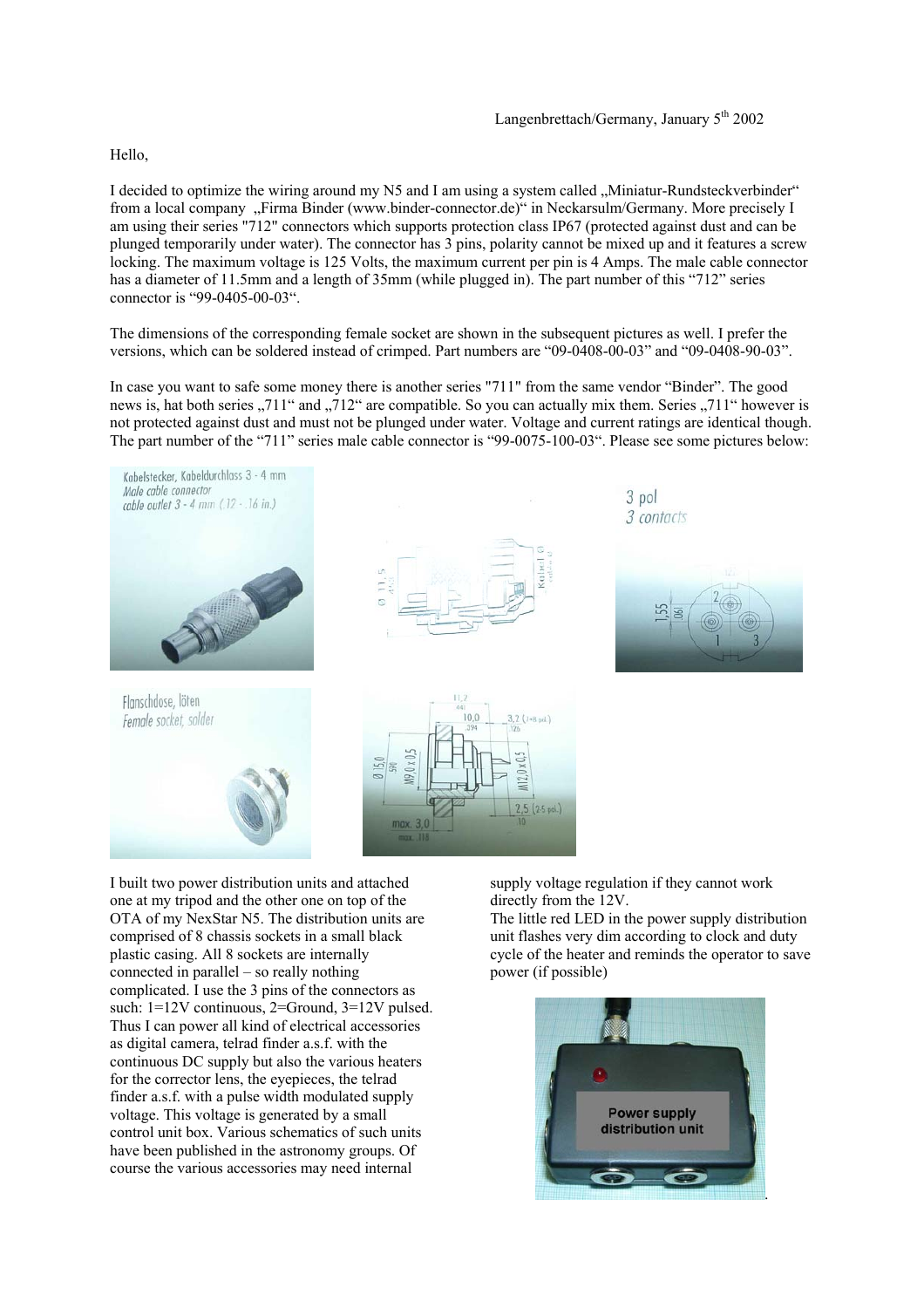The next schematic shows my complete wiring:



Enclosed please find some photographs of my N5 showing the new wiring and the modifications:



Front view of the controller for Anti-Dew Heater



Top view if N5 with telrad finder, power distribution unit and corrector heater strip attached